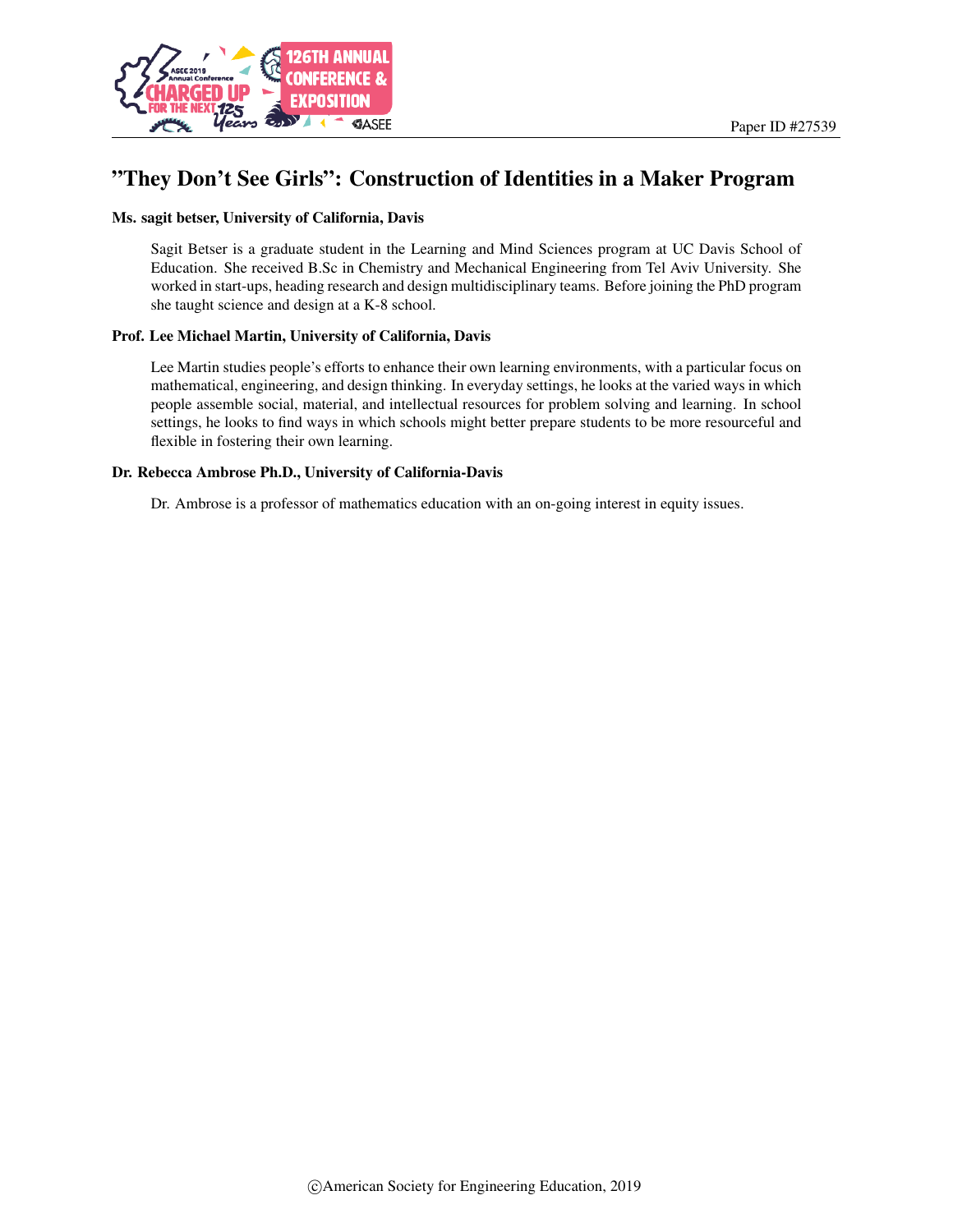# **"They Don't See Girls": Construction of Identities in a Maker Program**

Research shows that there is an increase in participation of girls in high level STEM classes [1]. This positive trend, however, doesn't apply to all STEM fields. While, for example, girls' participation in biology or biomedical engineering classes is similar to boys', this is not the case for physics or mechanical engineering [2], [3]. The numbers are even lower when we look at girls from under-represented communities. In this case the participation numbers are lower for all STEM fields and decrease as students move from high school, to college, and to work [4].

A growing line of research aims to understand the challenges girls from under-represented communities face participating in STEM settings both within informal and formal settings [5]. Brickhouse and Potter [6] followed two young women of color and compared their attempts to negotiate their school environments in the construction of successful computing identities. This comparison emphasized the way learning settings provide access to desired identities while privileging certain ways of participating that are not desirable or available to everyone. Carlone and Johnson [7] focused on the aspect of recognition in the construction of identity by comparing women of color in research science trajectory with women of color whose trajectories as scientists were disrupted. They demonstrated that, while the first group received recognition from meaningful others in the scientific community, the women in the disrupted group desired recognition but often did not receive it. Recognition was also central in Barton et al.'s [8] longitudinal study tracing the identity work of girls from nondominant backgrounds. They found that girls imagined for themselves possible futures in science when their identity work was recognized and scaffolded while they engaged with science in formal and informal learning settings. These studies contribute to a growing realization of the complex work girls face in constructing and sustaining a disciplinary identity in STEM. These researchers, along with others, call for further studies to enrich our understanding of the aspects of identity construction, especially with regards to the interaction between gender, ethnicity, and STEM in the transition to adulthood.

One avenue that holds promise to transform STEM learning by breaking traditions of what it means to engage in STEM is making [9]. Making brings with it an opportunity to engage youth with STEM in meaningful ways that could, in theory, provide access to groups who did not see themselves as part of these fields before [10]. One such opportunity is the potential reorganization of settings and the introduction of new and modified tools and practices to break the gendering of STEM [11]. One approach, for example, is the design of electronic textiles in an attempt to blend practices that are traditionally associated with women (sewing) with engineering practices that tend to be associated with men (electronics). The blending of these two sets of practices is supposed to open access to girls to practices that previously were closed to them [12]. In addition to new inventions of products, researchers point to disciplines that have the potential to provide access for girls' participation in STEM. Peppler [13] ascribes such characteristics to the discipline of design, claiming that it operates in the intersection of art and STEM and therefore could expand the fields for the participation of groups who before had no access or option to see themselves as part of these communities of practice.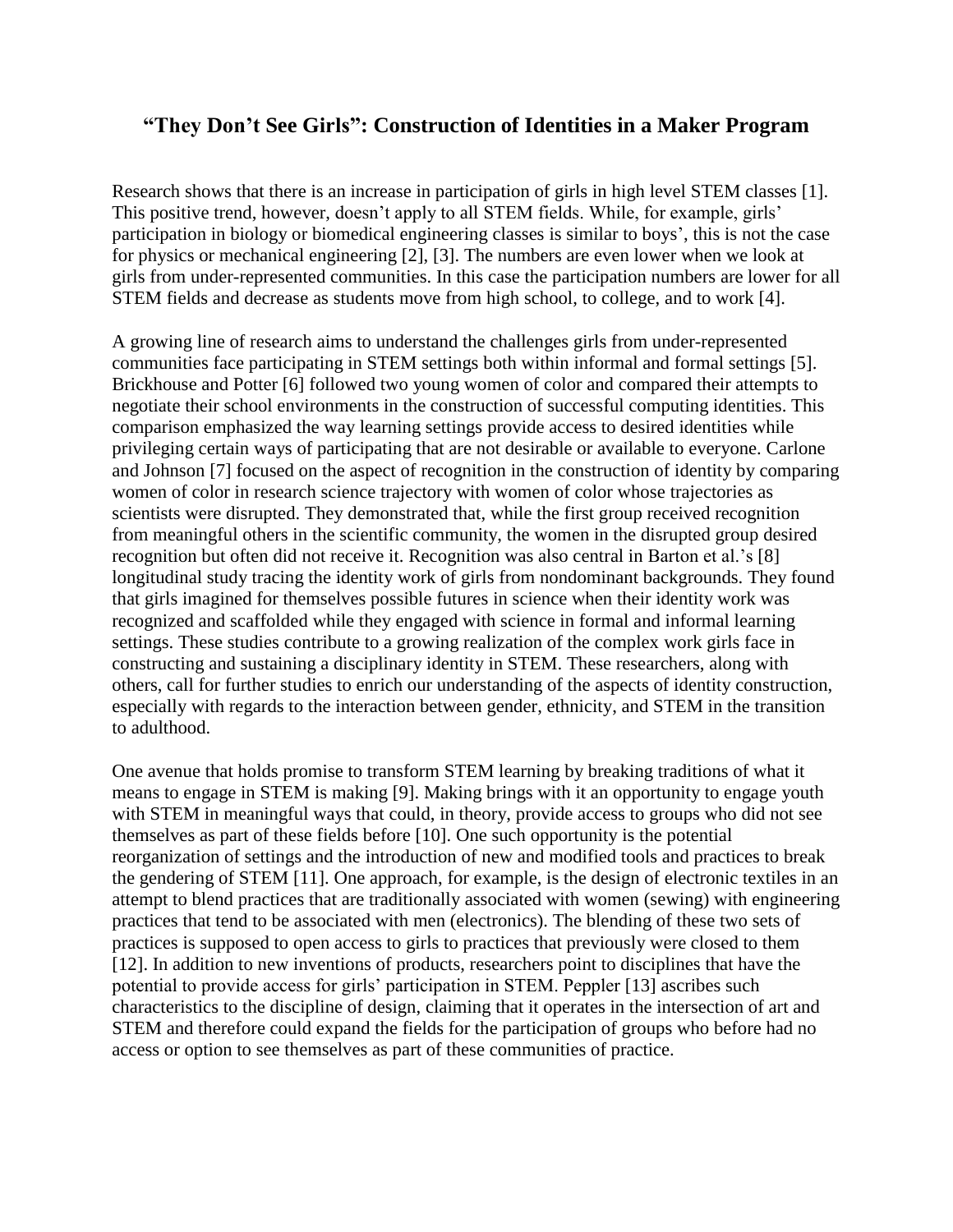Another long-established path in education, is providing single-sex spaces as a way to avoid the negative stereotypes on the abilities of girls and youth from under-represented communities in STEM [14]. Support for single-sex STEM environments come from research on co-ed group projects that showed that boys tend to take on more valued project roles and control access to tools and materials, while girls end up in administrative roles [15], [16]. To evaluate the success of a single sex approach, researchers have examined single-sex after school programs and special girls-only programs within co-ed schools. For example, Fadigan and Hammrich [17] examined a museum program for girls and showed that the program created a space for girls that supported a positive sense of self.

On the other hand, there are practitioners and researchers that critique the idea of separating girls by saying, for example, that girls need, eventually, to work in mixed spaces therefore it is best to focus on their ability to navigate successfully such environment [18]. Others claimed that singlesex schools could not demonstrate that there is a difference between girls from co-ed to singlesex schools in their preferred subject of study. They explained this by emphasizing the influence of broader social and cultural discourses that equate certain practices with masculinity and portraying them as "belonging to men" [19], [20]. While this debate is still unresolved, a more nuanced discussion should focus on the conditions in which single-sex spaces work are needed and the group of girls that will benefit from such settings.

This study explores the way girls make meaning from their decision to participate in a girls-only maker space in relation to their STEM-based experiences in other settings. By examining the goals girls from underrepresented communities had for participation in a girls-only maker program, we can better understand their mindsets upon entry into the program. We explore how the girls imagined their participation, what aspects of the program piqued their interest, and how their everyday experiences in their home communities affected their aspirations for their participation in the program. Specifically, we wondered who the girls perceived themselves to be when they entered the program and who they hoped to become as a result of being in the program. We draw on entrance interviews and report the overarching themes that emerged from the collective interview data.

# **Theoretical Framework**

Our understanding of learning is rooted in sociocultural perspectives that view learning as change in one's participation in a community of practice. We follow the approach of identity construction as an always evolving process negotiated in context and informed by history and experiences [21]. We define *identity work* as a collection of stories about a person that are constructed in an attempt to make sense of one's life within a certain context [22], [23]. We define identity work as *disciplinary* when these stories are in respect to a certain discipline (e.g. engineering, mathematics). We refer to *gender* identity work when the collection of stories is constructed in an attempt to make sense of what it means to be a girl in relation to the ways one perceives what it means to be a girl in society.

Throughout this report we use the terms "girls" and "young women" to describe the participants in the program. We chose to use these terms to adhere to the terms used in the program advertisement materials and within the program itself. We treat these terms as social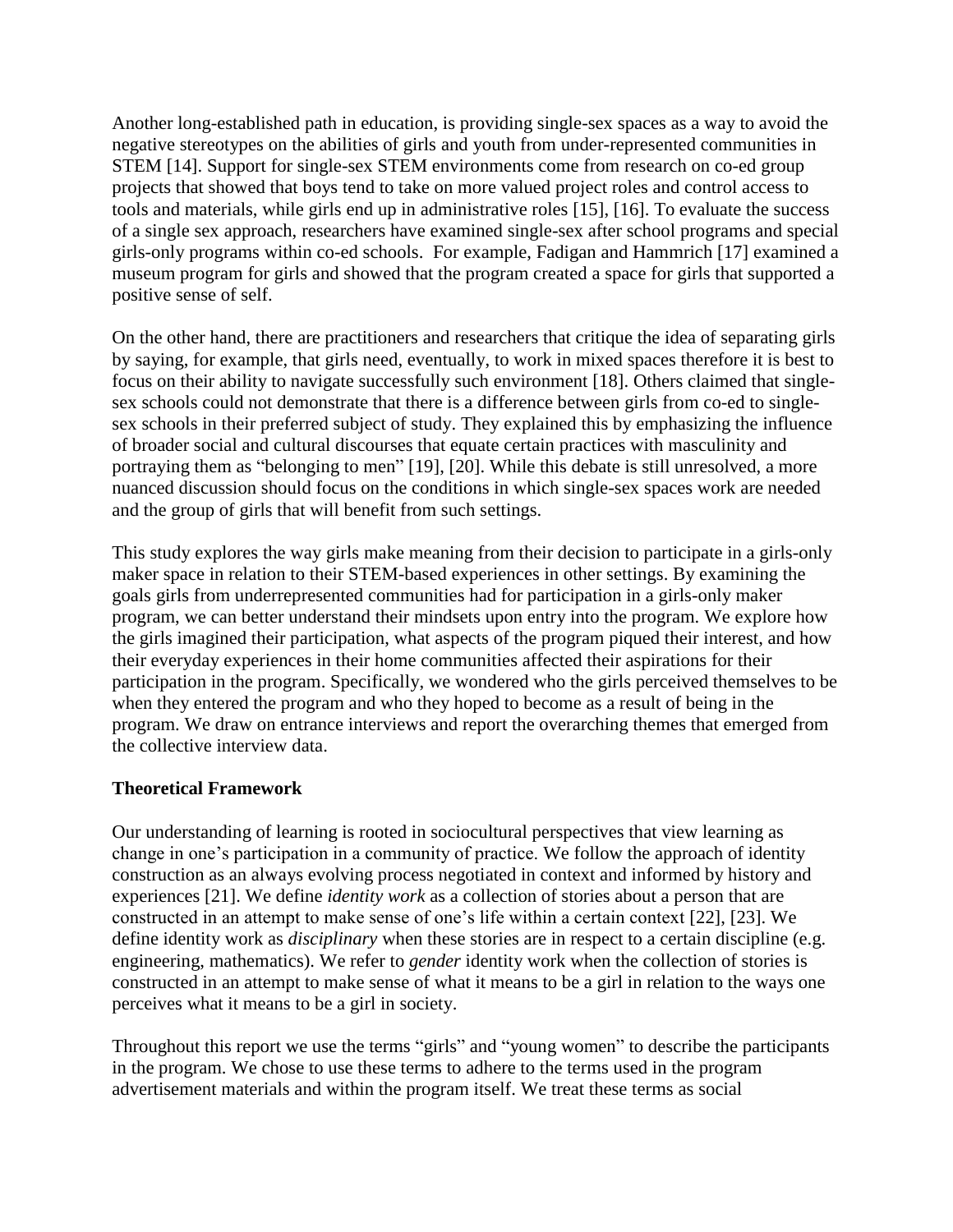constructions. We also acknowledge that the term "girl" is being used by researchers in girlhood studies as an act of reclaiming the term "girl" and expressing resistance to patriarchal use of it to position and signal lower status [24].

Guiding our interpretation of girls' interviews is Holland's et al. [25] sociocultural identity theory that is summarized in the book, *Identity and Agency in Cultural Worlds*. In their work, the authors described four interlinked contexts for identity work: figured worlds, positionality, space of authoring and world-making. Figured worlds are a "socially and culturally constructed realm of interpretation in which a particular set of characters and actors are recognized, significance is assigned to certain acts, and particular outcomes are valued over others" [25]. These are contexts for meaning making and self-understandings. The second context, positionality, emphasizes the constraints within figured worlds where certain positions are available, and these can be accepted, rejected or negotiated by the participants. Participants take up positions and engage in discourse to develop their identities. Therefore, the third context of identity work is the space of authoring. Different stories are available to individuals from the different figured worlds they are part of. In this "space" people continuously engage in sensemaking through a dialog between complementary and contradicting voices. The fourth context for identity work is making-worlds or as we will refer to it in this study, play worlds, which relates to the ability people have to create new figured worlds through play and imagination [26], [25], [27]. To further understand the link between imagination and identity work we follow Wenger's [28] view of imagination as one of the modes of identification: "getting a panoramic view of the landscape and of our place in it…looking at ourselves and our situations with new eyes…it is about not accepting things the way they are, about experimenting and exploring possibilities."

To support our interpretation of the place of the program in girls' life we use the conceptual construct of *wispy communities*. This construct comes from the idea of micro-publics - places like school or church in which people are gathered for the purpose of organized activity [29]. In these places people gain the opportunity to learn and interact in different ways than they are used to in their families and close communities and are granted the opportunity to belong and become in new ways. Building upon this concept to examine less tight and temporary gatherings like festivals, workshops and camps, Fine and Scott [30] developed the term wispy communities. These are temporary figured worlds in which participation is limited in time and space and takes place with a group of people who put on hold their everyday lives so they can meet and interact with others that have common interests and shared concerns.

Together, these constructs form a theoretical framework that allows us to understand that, in telling their stories, girls are trying, in the moment, to make sense of their experiences within the specific context of the interview. Telling one's story in an interview is also an act of improvisation, an attempt to construct identity using the cultural resources they have in their disposal [23], [25]. This construction opens a window to the way they figure themselves within the worlds they are part of and sheds light to the way they imagine the program as a play-world with the potential for experimentation and rehearsal with possible identities.

# **Methodology**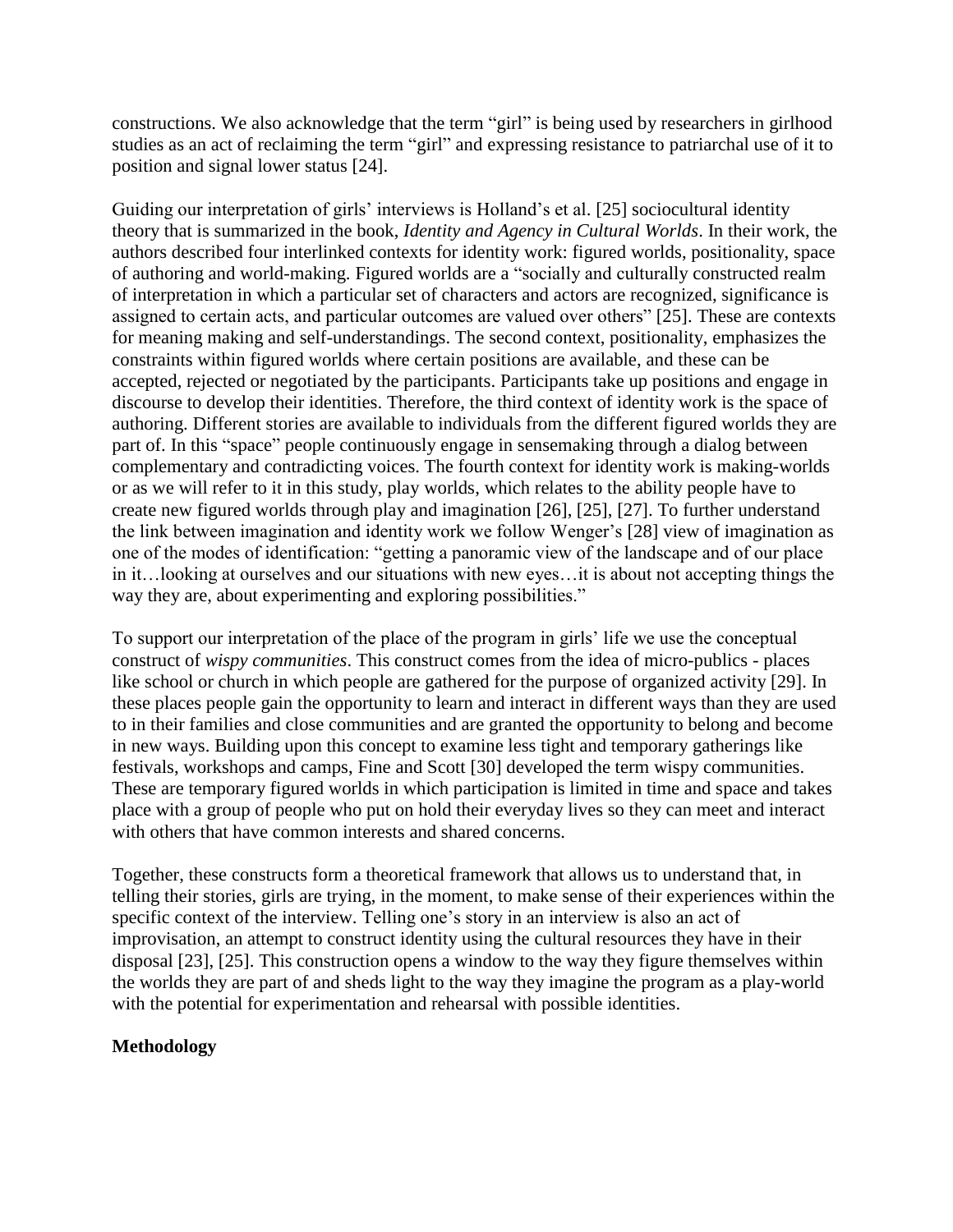This study is part of a larger research project that examines the interplay in the construction of identities within the context described below.

## *Context*

This paper reports on a weeklong summer maker program for high school girls. The program took place in a girls-only space for design and making that uses a distinctive approach to give girls the opportunity to design and build large physical objects using a combination of power tools and digital fabrication, by using practices, tools, and materials that are traditionally seen as "masculine" or "belonging to men". The space is run by female mentors with backgrounds in design, architecture, and engineering. It operates all year long, housing after-school and summer programs. Participation in the specific summer program reported in this study was free. The length of the program was five days, each from 9am to 4pm, and included lunch. Attending the program involved a competitive application process. Out of more than 50 applications the program directors chose 24 participants that were separated into two different sessions of 12 girls each. The separation between the sessions was based on familiarity with the space, so that there was a group of old timers or girls who had already spent time in the space in the first session and, other than 2 girls who were familiar with the space, there was a group of first timers or girls who had never been in the space in the second session. In this paper we focus on the girls that participated in the second session. The ages of girls in this session ranged from 14 to 18 (four girls were in the summer before their senior year in high school) and all the participants came from underrepresented communities (5 were Hispanic, 3 were African American, 2 were Asian, and 2 belonged to other groups). Other than one girl who lived in a rural town, all girls lived in cities.

In addition to the disciplinary learning objectives of the program that focused on introducing girls to design and engineering principles and methods through hands-on experiences, the mentors also created a girls-only space to provide a supportive place for girls to feel confident, build relationships with other girls and engage in discussions about gender and feminism.

# *Data Collection & Analysis*

*Phase 1, Collection and Analysis of Interview data*: At the beginning of the program we conducted, and audio recorded a 15-25 minute interview with each girl. The purpose of this beginning interview was to get to know the girls, their interests and reasons for coming to the program, and to establish a relationship between the girls and the researcher. In our analysis, we do not treat the girls' stories as veridical reports of events as they happened, but as windows to the way girls experience their lives and construct them in the specific context of the interview. The interviews were semi-structured; while we were interested in several specific questions, we mostly wanted to see where the girls went with their stories to help us understand how they make sense of their participation within the larger context of their lives [31]. Each interview was transcribed in full.

Once all interviews were transcribed, we read each transcript to get a sense of the girls' stories as a whole. To give a place to the unique meanings each participant gave to her participation through her specific story, we started the analysis attending to each interview separately, using both open coding and theory-driven coding. We attended and marked places in which girls positioned themselves or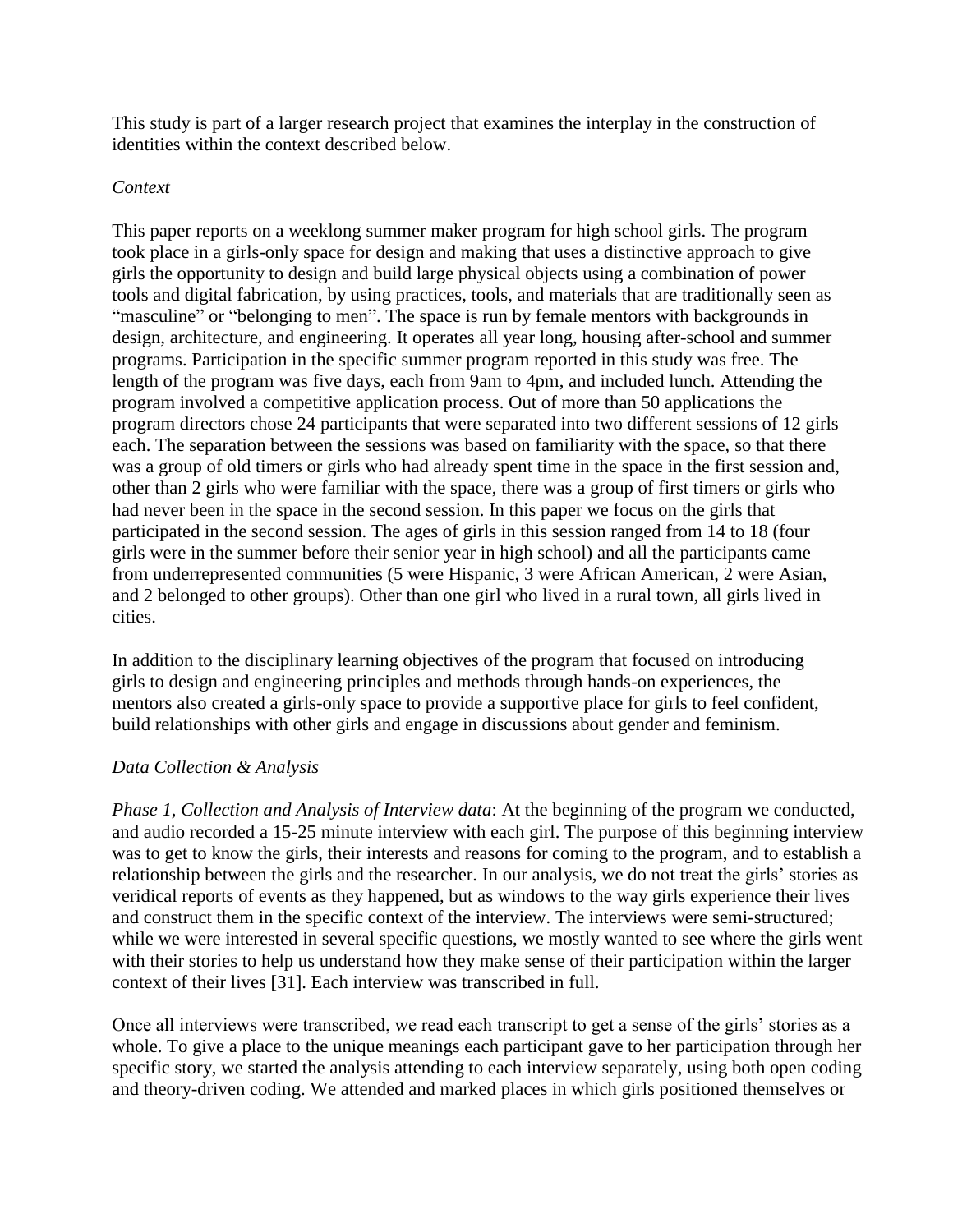described certain roles in different settings/figured world. We looked for expressions of significance (marked in different ways, for example by choosing to indicate a certain detail that is not directly linked to a question or making connections between events or making generalization). We paid attention to the different forces driving the story and the relationship between different sections within each interview, such as such as the way girls talked about their experiences, what they attributed to the power of structures in their lives, how they positioned themselves in light of these structures, and how they described their decision to participate. Moving from one interview to the next was an iterative process [32] that led to the creation of emergent themes.

*Phase 2, Analysis of application material*: To apply for the program, each girl had to apply using a form in which she had to answer three questions that asked her to tell about herself, her interest in making currently and in the future, and her community. In addition, a parent submitted a form with some administrative information and a statement on their daughter's participation in the program. We used this data to triangulate findings from interviews. We have analyzed girls' application material using the themes from the interview data analysis. The parents' answers were treated somewhat differently as they provide an additional story about the girls, adding to the first-person stories or first-person identity, third person stories or third person identity [22]. For each girl, we coded parent answers to see how they contributed to and related to the themes.

# **Findings & Discussion**

In this section we present the results of our analysis of the way girls imagined their participation in the program and how they made sense of their decision to participate in relation to other aspects in their life. Telling their stories within the interview was part of their identity work in the context of the program.

We organize our findings and discussion into two themes that capture our interpretation of the meaning girls gave to their participation in the program as an opportunity to experiment with possible desired identities in a way that is not available for them in their daily lives: 1) the program as a play world to explore "what kind of girl am I?", and 2) the program as a play world for experimentation away from one's community and social network. In the following sections we develop these themes in more detail. For each theme, we give few examples using some of the girls' own words.

# *A play world to explore "what kind of girl am I?"*

We divide this theme into two sections. The first demonstrates the way some of the girls experienced the interplay between the construction of their disciplinary identity and their gender identity. The second section focuses on the way girls viewed their participation in light of the girls-only aspect of the program.

*"They don't see girls": two conflicting discourses***.** Talking about their decision to participate in the program and the aspects they found interesting, some girls alternated between describing their interests in making and building and positioning of these interests in light of social norms or particular experiences with members of their community or social network. This was especially true for Mili, a 14 year old Hispanic girl who came from a low-income, inner-city family. Mili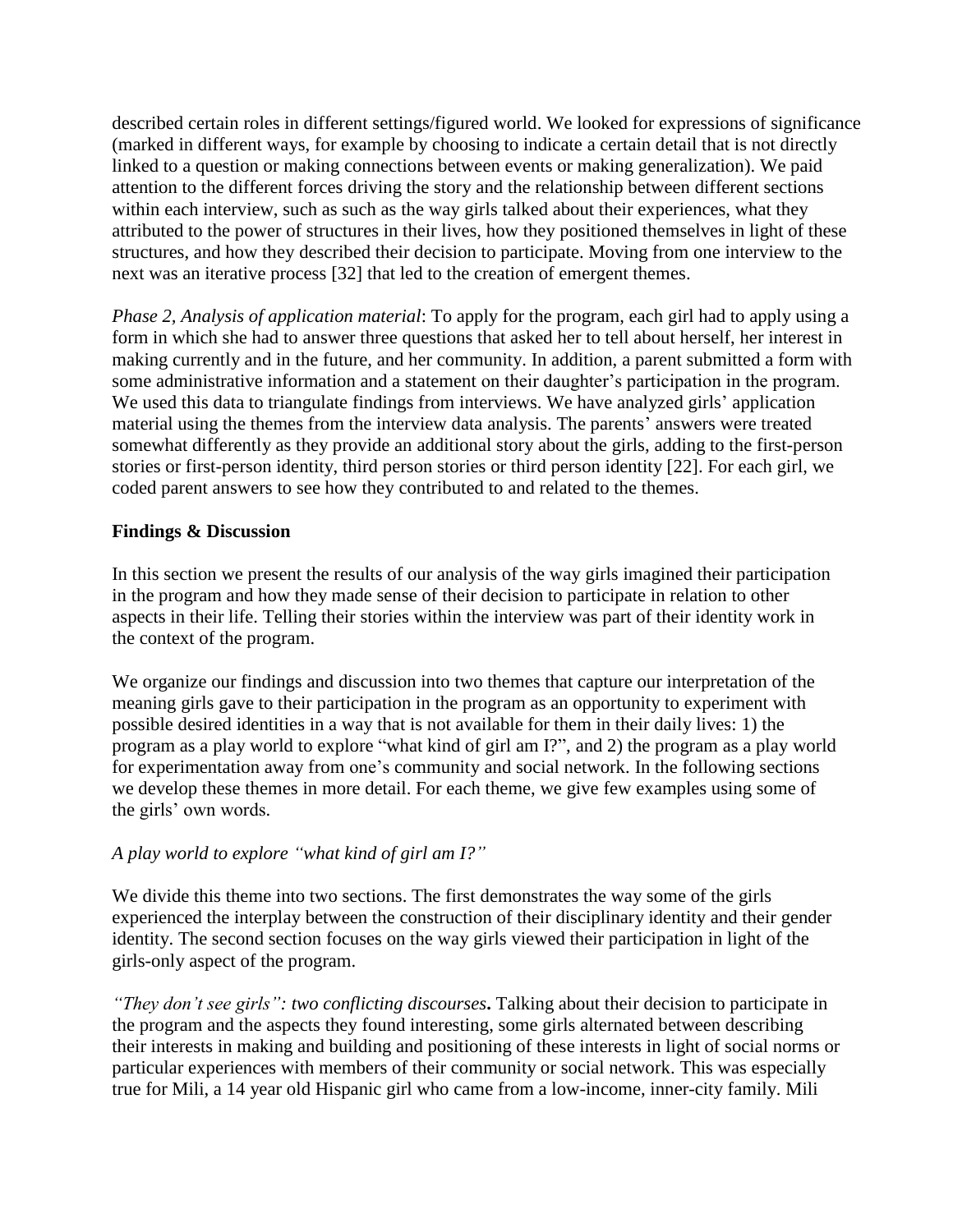heard about the program from her father: "because ever since I was a kid, I always liked building stuff and assembling things and then my dad noticed that, so then he started searching up things I could do over the summer."

Mili also described her love for taking apart and designing "useful things." While getting recognition and support from her father, Mili received other messages about her proclivities: "I love getting down and dirty, working with my hands and doing stuff that people always say is only for boys. I'm tired of that." Here, Mili expressed feeling constrained and frustrated by the narrow gendered positions she perceives available to her as a girl. There were other gendered practices that frustrated Mili. She compared her interest in making to another passion of hers, football. She described her desire to become a professional football player and the disappointment in realizing that there is no place for woman on this path. We interpret Mili's decision to tell these stories as an act of realization that what was possible for her as a young girl (like playing football) is no longer possible as she becomes a young woman. Gilligan [33] describes this realization and inner confusion girls experience when during adolescence they go through a process of gender-related socialization in which they are channeled towards certain roles that are in line with cultural conventions of femininity that they did not experience in a younger age. Fortunately, Mili's father was aware of the constraints Mili was experiencing and supported her resistance to these norms. In his part of Mili's application he wrote, "I want her to be in space where she can explore her creativity and interest without anyone judging her or forcing certain social norms that I feel have held her back."

While through Mili's example we heard frustration from gendered social norms, the next example demonstrates specific descriptions of interactions with peers and social network. Inbal, a 17 years old Hispanic girl from a low-income family described her interest in design and architecture and the reason she decided to join the program: "That it was a program for girls mainly. 'Cause architecture is like, people think of architects as just guys. They don't see girls." Then she continued, linking it to a story about her friend's reaction to her decision to study architecture in college: "I told him that I wanted to go try it. Like my first year in college, I wanted to see how architecture went, because I'm going to major in architecture. He was like, 'But there's only going to be guys there.' I'm like, 'Whatever. I'll be the only girl then.'"

In these examples, we see Mili and Inbal positioning their decision to participate in the program as an opposition to other people's perspectives. The use of "people" in their stories represented the voice of structure, of social conventions. In their stories, certain practices and disciplines were viewed as belonging to boys/guys, and either were not open to girls, or participation in them bore the risk of being an outlier and odd. The use of the word "people" was also an act of generalization – a move from a personal account to a general view of society and norms. We view the act of generalization as an act of giving significance and reifying a story from an event or series of events to a general view of society. Taking Holland et al.'s [25] view of identity work as a process of taking an authorial stance in the "arrangements or orchestration of these voices," we view the act of transitioning from stories about certain events to statements about "people" an act of giving significance to the story in the context of participating in the program.

Across the interviews, every girl described her interest in making and all but one described active involvement in different modes of making. Some of the girls described making at home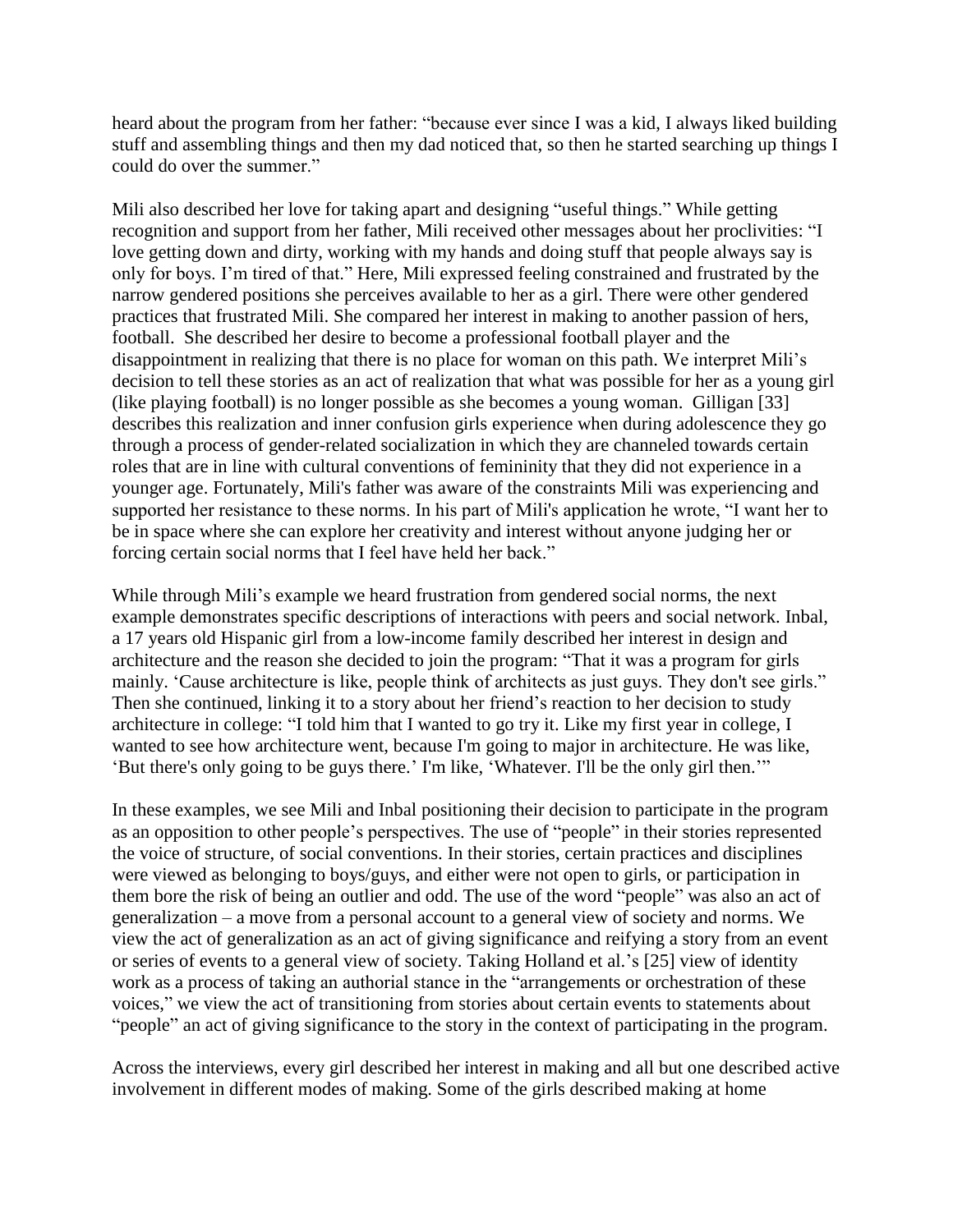following specific YouTube channels or as a mutual interest with a family member. For others, making was an integral part of their school as they participated in maker classes or followed a track in school. Eight girls described a specific STEM discipline as one of their career options. Half of the girls who came to the program described learning about the program from a supportive teacher who encouraged them in pursuing their interest in making.

At the same time, some of the girls described their peers as holding narrow views of who can participate in these practices. One such story came from Avishag, an 18 year old Hispanic girl from a low-income family who lived in a rural town and participated in the design and engineering track in her high school. She said of her teacher: "a person that first introduced me and motivates me to do this ... He sent me an email with a link to what it was … He just really believes that I have a lot of potential." She then described her experience in the high-level design and building elective classes: "It was only me and two other girls. The rest were all boys. It was like 27 people in a class, and just three of us were girls. Because none of the girls really thought that that was something that a girl would do." In this example, Avishag described the lack of girls' participation in the class not as a decision that stemmed from lack of interest, but as an internalization of certain gender-related social norms. At a different part of the interview, Avishag speculated that the girls in her school would have changed their mind if the elective class would have been a girls-only class. Avishag's story continued with a description of her elective class experience: "when the other two girls didn't come and it was just me, I felt really weird. I felt like none of them wanted to work with me. So, I would usually always do my own thing." Avishag described her sense of isolation that was directly linked to being a girl within the context of the class. While her school provided programs that were open to all students, and her teacher was a supportive figure in her story, she described a difference between the way she and her peers perceive what is available to girls and what it means to be a girl. On one hand, her "good student" identity gained its power from the recognition she received from her teacher in the design and engineering class, which strengthen her disciplinary identity. On the other hand, her actions as a girl were questioned by the girls in her school and boys in her class as a result of her participation in what they view as masculine practices. These stories show how disciplinary and gender identities do not always gain power by the same process or actors.

In light of the stories the girls chose to share, we interpret their decisions to participate in the program as an opportunity to engage in a place that potentially could support bridging these conflicts. In promotional materials, the program emphasized gender and girl-power discourse in a design and building space through statements like "exploring and learning about the power of building in our communities and as young women". Morel, a 17 year old Hispanic girl from a low-income family, described how she perceived the program. She took engineering classes in her inner-city school and described the classes as involving hands-on design and building challenges that led her to further explore the option of a career in Mechanical Engineering. She described herself as a shy person that, up to the decision to participate in the program, avoided joining programs outside her school. Morel described how her mother was happy to see that she was finally "getting out there". Her mother wrote in the application material: "it will encourage her to continue with her goal of becoming a mechanical engineer and succeeding in life." In Morel's case we did not hear stories about conflicts in her school in relation to her interest in engineering, but when she described what piqued her interest in the program she said: "It was on hands work like building. It was towards girls. It was about feminism... I guess it was like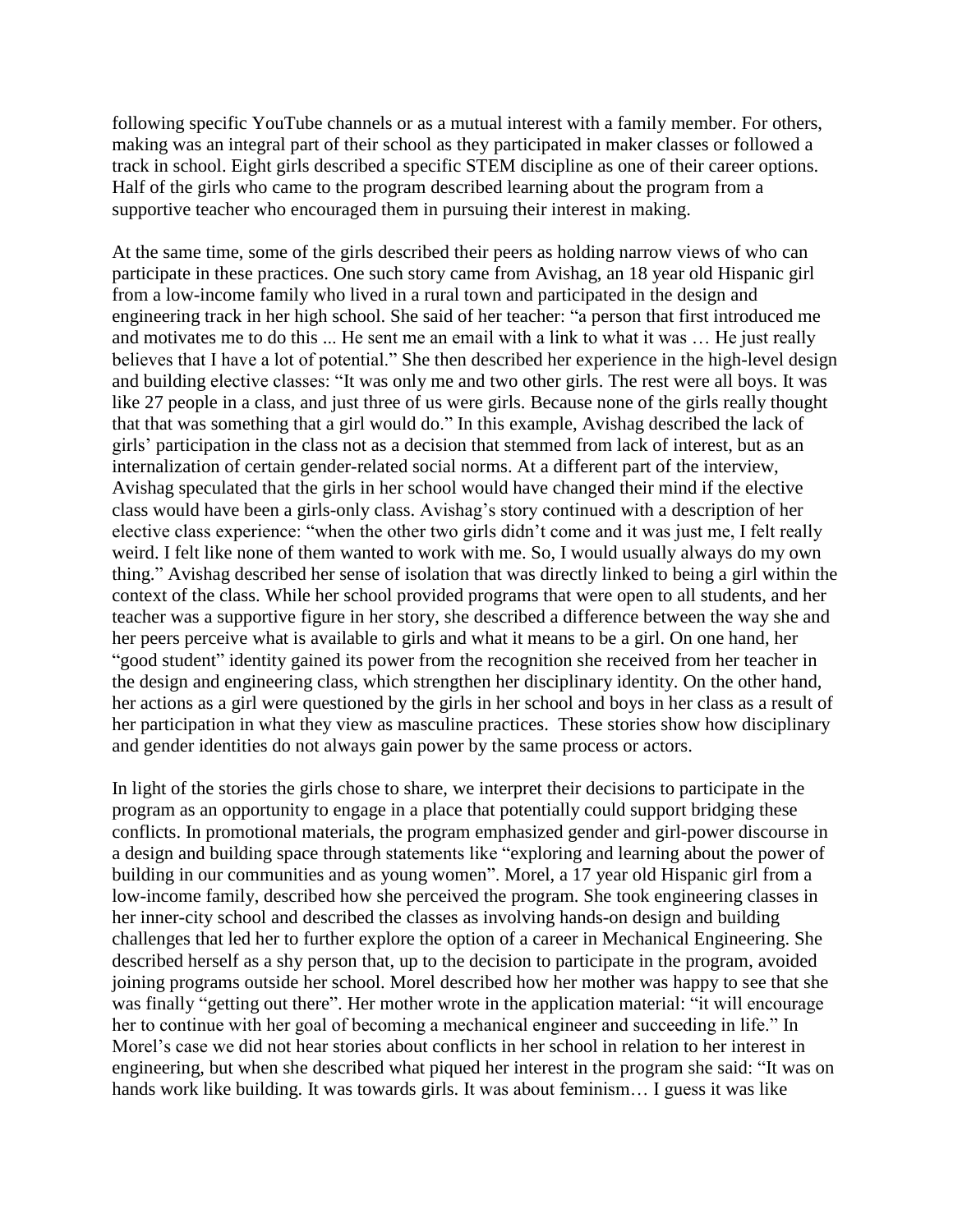realize you're worth more than people out there say." We interpret Morel's view of the program as a complementary experience that attended to both her disciplinary identity and gender identities and supported ways of composing them.

Gender related stories and comments appeared also in separation from stories about STEM related experiences. In the next section we demonstrate how some girls described their desire to work and be in the presence of other girls.

*"I think it will be good for me to interact with more girls": A play world that afforded safe experimenting of what it means to be a girl***.** The girls in the program were also at the age that girls figure out what kind of girl/young woman they are, in light of what is socially and culturally available for them [34]. In this section we look at how some girls viewed working alongside girls in a community of builders as an important experience they desired for themselves. For example, Batya, an 18 year old African-American girl who came to the program from a large city, explained that she took the time to reflect and think whether and how participation in the program would be beneficial to her. She described having conversations with her design teacher and several women in her family. Batya described that making and building was something that she was used to doing alongside her brothers: "Growing up I have all brothers. So being around girls and doing stuff that I would normally do with boys, it, kind of I guess, not changes my perspective, but widens it. So, I might be more comfortable personally just working doing things that I wouldn't normally do with girls with girls, that are more hands on." In this statement, Batya talked about the opportunity to work with girls that are interested in these "hands on" practices as an act of widening her perspective. She did not specify the nature of this perspective, but she speculated on feeling more comfortable. We interpret this widening of perspective to be an act of expanding the space of authoring her identity with more stories about herself to draw from.

Inbal also described hanging out with boys, in her case she was referring to her social group: "I'm, like, used to it with only being guys. That's why this experience is kind of better for me, because at school I only have guy friends...I think it will be good for me to interact with more girls." Inbal described the social dynamics of high school that led her to find herself more comfortable in the company of "guys". She saw the program as an opportunity to have meaningful interactions with girls and she interpreted the fact that this is a maker-based program as a filter to like-minded girls. Inbal's words, "I think it will be good for me," framed her participation almost as a cure to her current condition or longing to have other kinds of social relationships.

Aya, a 14 years old Native American & Caucasian mixed ethnicity girl from a middle-class family, offered another way of talking about the company of girls in this maker environment. She linked the company of girls and the physical aspect of the work to feeling more comfortable and associating it with a desire to change. Aya told us: "I think it's going to make me a little more confident around people. Sometimes I'm really shy and I think this camp is going to help me just come out of my shell a little." Aya described her interest in arts and crafts and in making costumes and armor of her favorite movie characters. She was also active in theater productions but, despite all her affiliations and activities, she viewed design and building physical artifacts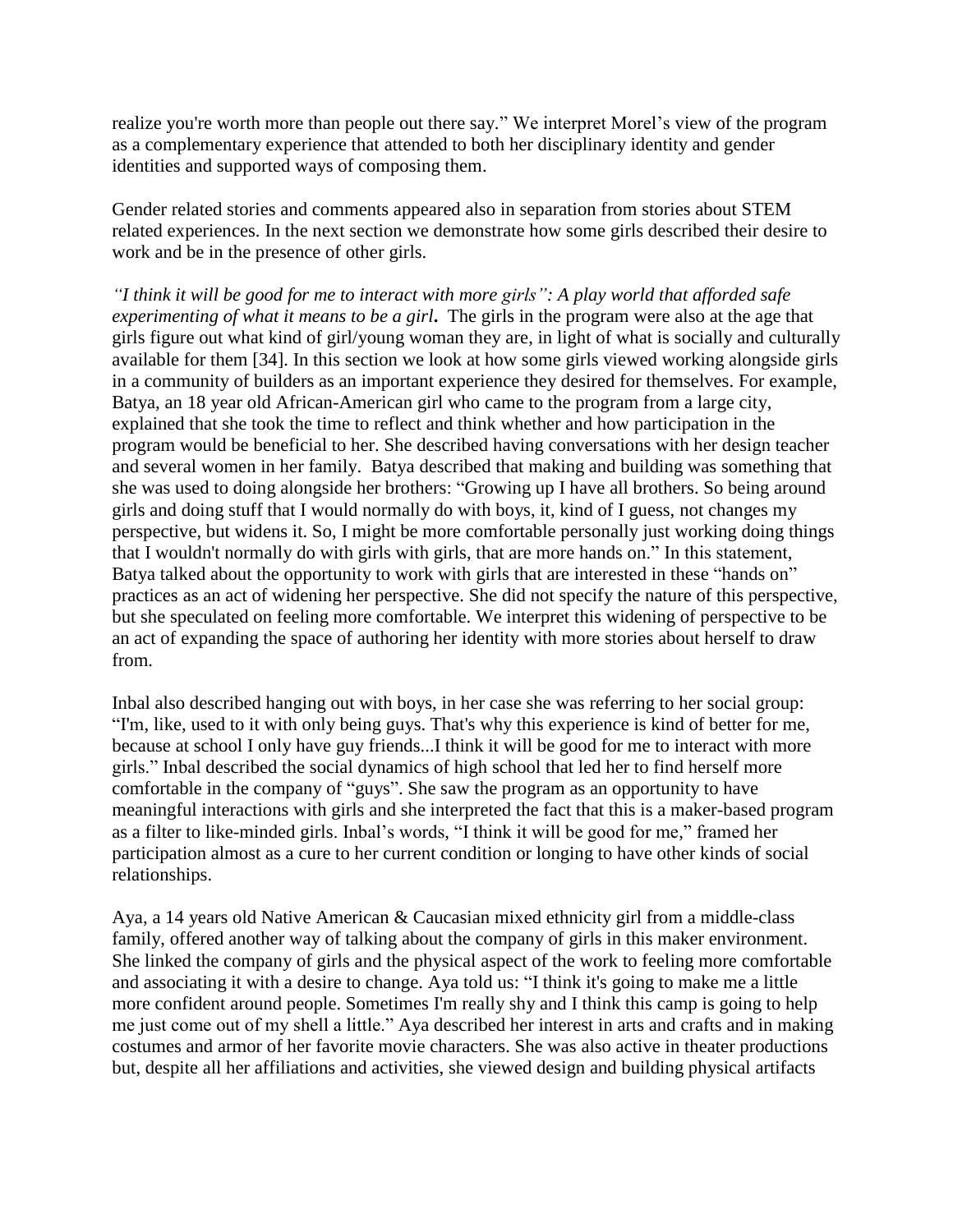and using power tools in the company of other girls as an opportunity for inner change, for "building her confidence around people."

### *A play world as an island for identity work: separating from the community*

Holland et al. [25] describe the transformative power of the play world of Tij to women in Nepal. During Tij, women, who have left their community to join their husband's families, return to their home villages. During the Tij festival they perform stories about their lives and speak openly about the oppression that they experience voicing thoughts and feelings that they repress for the rest of the year. In this space of authoring they talk through an alternate view of their world and imagine a different position for themselves in the social order. The festival is seen as a play world as it takes place outside the 'real world' and as such allows this different way of being. Play worlds allow participants to imagine and practice new discourses, new ways of acting, interacting with artifacts, in a freer/looser environment that have the potential to develop into new figured worlds.

For the girls in our study, the program offered a kind of play space where they could try on a new way of being in the world. Some of the girls talked about the program as a separate entity, apart from their everyday lives, their communities and their social network, that allowed them to imagine themselves in new ways. In the following section, we discuss two ways girls described the desire for a separate space.

*A play world for experimentation of being young adult***.** This theme was specific to the interviews with the older girls in the group. Four girls in the program were about to start their senior year in high school. All four of them came from low income families, three of them lived in a large city and one came from a rural town. Two of them, Avishag and Batya, came to the program from out of state. They described the opportunity to participate in the program as part of an adventure and experiment in what it means to leave their community. In these girls' descriptions of the figured world of being a "young adult", we recognized that independence, separation, and making your own path were given significance and value. For example, Avishag, who was debating a possible career in architecture, described the way she imagines her life in this profession: "With architecture I also like it because you can go to different places. I could go to Europe and explore there and work there. I think the culture there is very relaxed and you're smiling and happy. You don't worry about what we worry about here. So, I want to go experience that." Given this desire to venture far from home, the program provided Avishag the opportunity to test out what it was like to be in a new environment with strangers. Her mother emphasized the importance of getting out in the world in her part of Avishag's application, "As a single mom I do not really have time or money to take my kids out as much as I would like to, so this would be a good opportunity for her to see something other than [name of place]."

Other girls also talked about participating in the program as an experiment in taking their own path towards independence and exploring the world. Batya, who came from outside California spoke about her attraction to the state and to a specific design college program, "I'm interested in California…I've been thinking about going here for a long time". She also spoke about expanding her social world, explaining that she wanted to "network…and meet people that I've never met before." All four of the rising seniors expressed their sense of urgency in expanding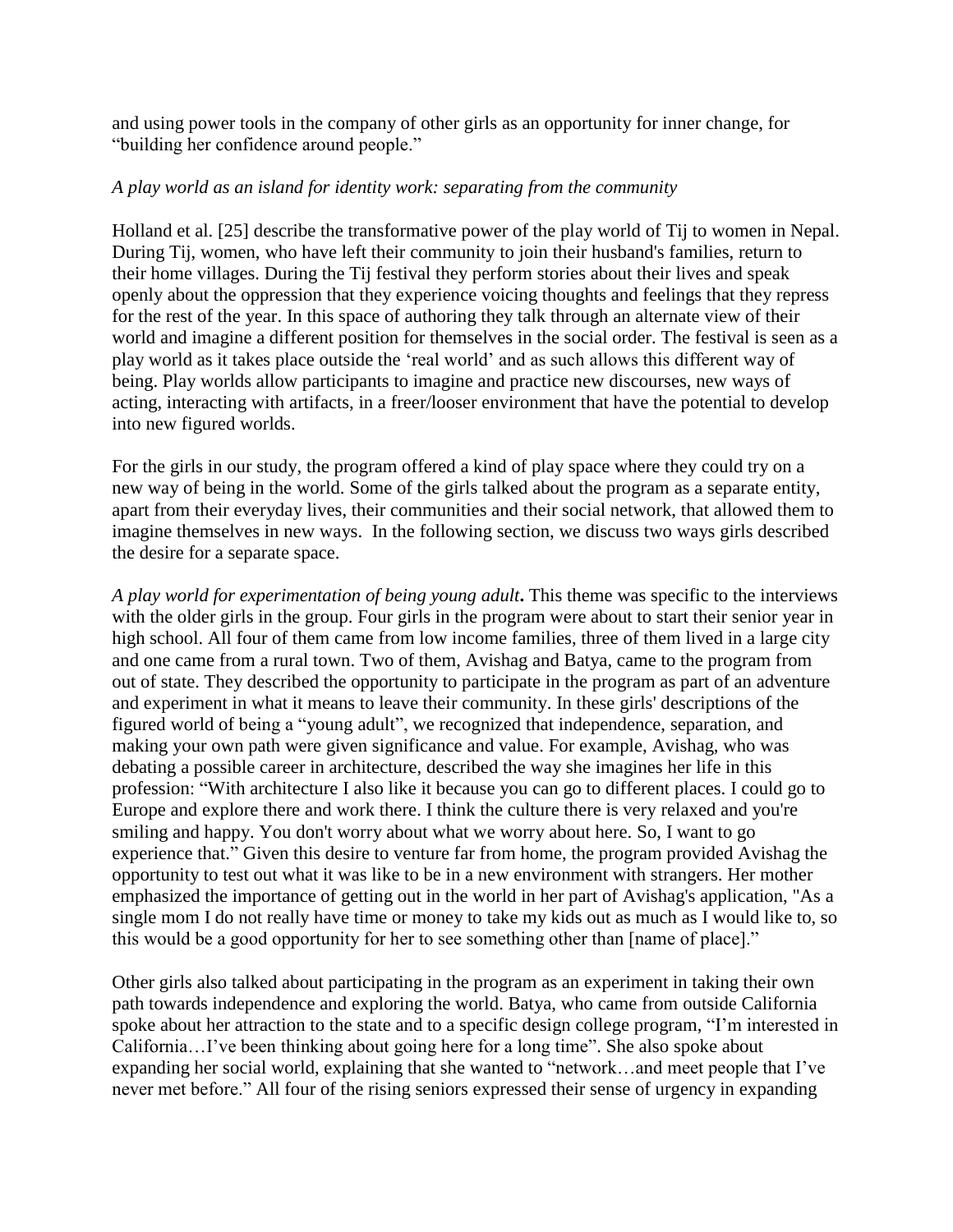their worlds and engaging with new social networks before the end of high school and described it as something they avoided or lacked the opportunity for doing before.

*A play world to experiment with a different me.* The fact that the program was not part of their school and not in their home town was a drawing factor in most girls' stories. Some of the girls described attending school with the same group of kids since elementary or middle school and perceived their position in these groups was already reified. For example, Yael, a 14-year old African-American girl, described her wish to find new experiences following an injury that prevented her from continuing her extensive involvement in sports, a community of practice in which she was a central member. On coming to the program, she said:

*I don't know people, and I think that kind of gives you the opportunity to make yourself try new things, and really expand your horizons, because nobody really knows anything about you going in… So, I think it's just kind of going out there, and knowing that these people don't know me. So, whatever I try, it's like, 'Hey, she's out there, and is going to try things' So, I think it's just it's a little bit comforting knowing that you kind of have a fresh start.*

Some girls described the opportunity to be outside their regular circles as an opportunity to behave in new ways. For example, Inbal described her desire to change the way she interacts socially: **"**I like coming to places like this that no one knows you, because no one knows you. You can be someone different. You can act way different than you are…At school, I don't talk to a lot of people. So, when I came here I was like okay I'm going to try talking." We interpret Inbal's story in light of Gilligan [34] study of girls' transition to adolescence that characterized a loss of "voice" in the way girls as they grow up internalize social expectations from them to repress their feelings and adhere to norms of what it means to be "nice".

In this context, the program provided an opportunity to get out of the narrow caging identities in and experience themselves as young woman with other girls and woman with similar interests and goals.

# **Conclusion**

In this study, we presented an analysis driven by our attempt to understand participation in a girls-only maker program that is intentionally designed to disrupt historical, cultural, and social narratives on the relationship among gender, underrepresented communities, and participation in STEM. The program was not part of school or other institutions, and participation required application process. Therefore, the questions we addressed in this report related to the girls' motivations to participate and desires from participation. Using the method of semi-structured interviews at the beginning of the program, we aimed to learn how girls make meaning of their decision to participate in light of the figured worlds they are a part of outside the program. Our analysis is based on our understanding that an act of telling is an act of meaning making - an act of identity construction within the context of the program, using the different voices and cultural tools each girl has for her disposal.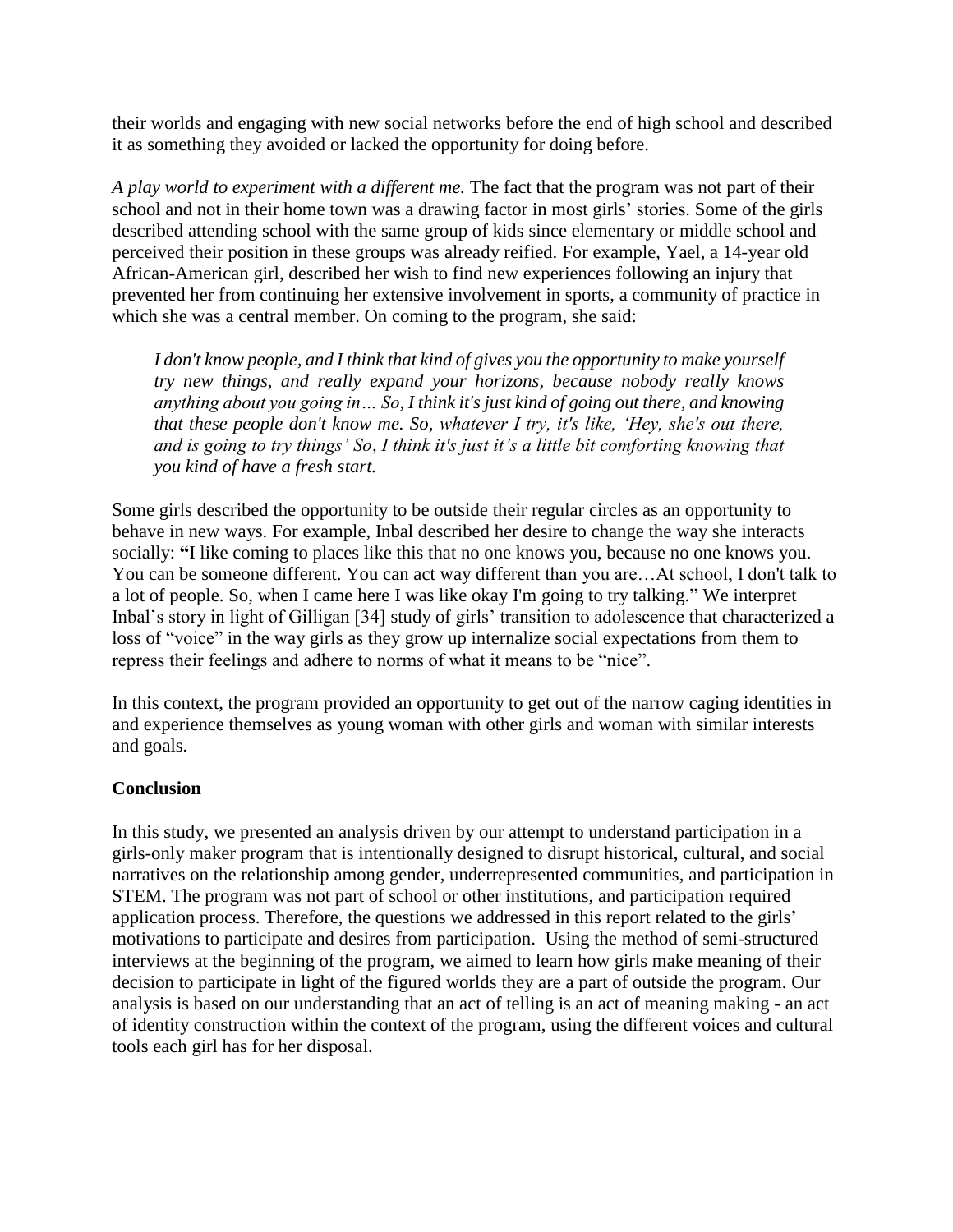Based on the interviews' emerging themes, we argued that girls saw their participation in the program as an opportunity to experiment with possible desired identities in a way that is not available for them in their daily lives. Using Holland et al.'s [25] framework of figured worlds and space of authoring, we view the girls' participation in the program as an act of authoring in which the participants leave their figured worlds to enter a wispy community in which, with the support of the members of this community, they could begin to "rearrange, reword, rephrase, reorchestrate different voices and, by this process, develop her own 'authorial stance.'" [25], a process that took place already in their decision of which stories to tell and how to tell them.

In our analysis of these stories, we showed several themes that connect the figured worlds that occupy girls' lives to the decision to join the program. One theme focused on participation as an opportunity to examine new ways to compose the interaction between disciplinary and gender identities. Another theme focused on the construction of gender identity through the opportunity to be in a space with like-minded girls. Both these themes reflected upon the girls-only aspect of the space and its emphasis on creating a community of young women that design and build projects together and at the same time explore what this community mean to them. We also learned that some girls felt that, to engage in creating new stories for themselves, they needed the space to be separated from their home and school communities. A specific group were the older girls who also viewed the value of a separate space in serving experimentation of their identities as young adults.

This report is part of a larger study on girls' participation in the program. We believe that this work contributes to the growing body of research on the experiences of girls from underrepresented communities in relation to STEM disciplines. We recognize that our study only looks at girls who self-selected into the program, and as such we do not claim that our findings apply to all girls. However, we do believe that this study demonstrates what some girls from underrepresented communities who are interested in STEM experience, and hope these insights can guide future program designers. Our findings also contribute to inquiry on the value of girlsonly spaces and the circumstances and design in which such spaces could be of benefit for girl.

# **References**

- [1] L. Archer, J. DeWitt, J. Osborne, J. Dillon, B. Willis, B. Wong.""Balancing acts'': Elementary school girls' negotiations of femininity, achievement, and science", Science Education, 96(6):967-89, Nov 2012.
- [2] C. Hill, C. Corbett, A. St Rose. "Why so few? Women in science, technology, engineering, and mathematics", American Association of University Women, 1111 Sixteenth Street NW, Washington, DC 20036, 2010.
- [3] E. Smith. "Women into science and engineering? Gendered participation in higher education", STEM subjects. British Educational Research Journal, 37(6):993-1014, Dec 2011.
- [4] Women, minorities, and persons with disabilities in science and engineering: 2017. Available: [www.nsf.gov/statistics/wmpd.](http://www.nsf.gov/statistics/wmpd)
- [5] A. Johnson, J. Brown, H. Carlone, AK. Cuevas, "Authoring identity amidst the treacherous terrain of science: A multiracial feminist examination of the journeys of three women of color in science", Journal of Research in Science Teaching, 48(4):339-66, Apr 2011.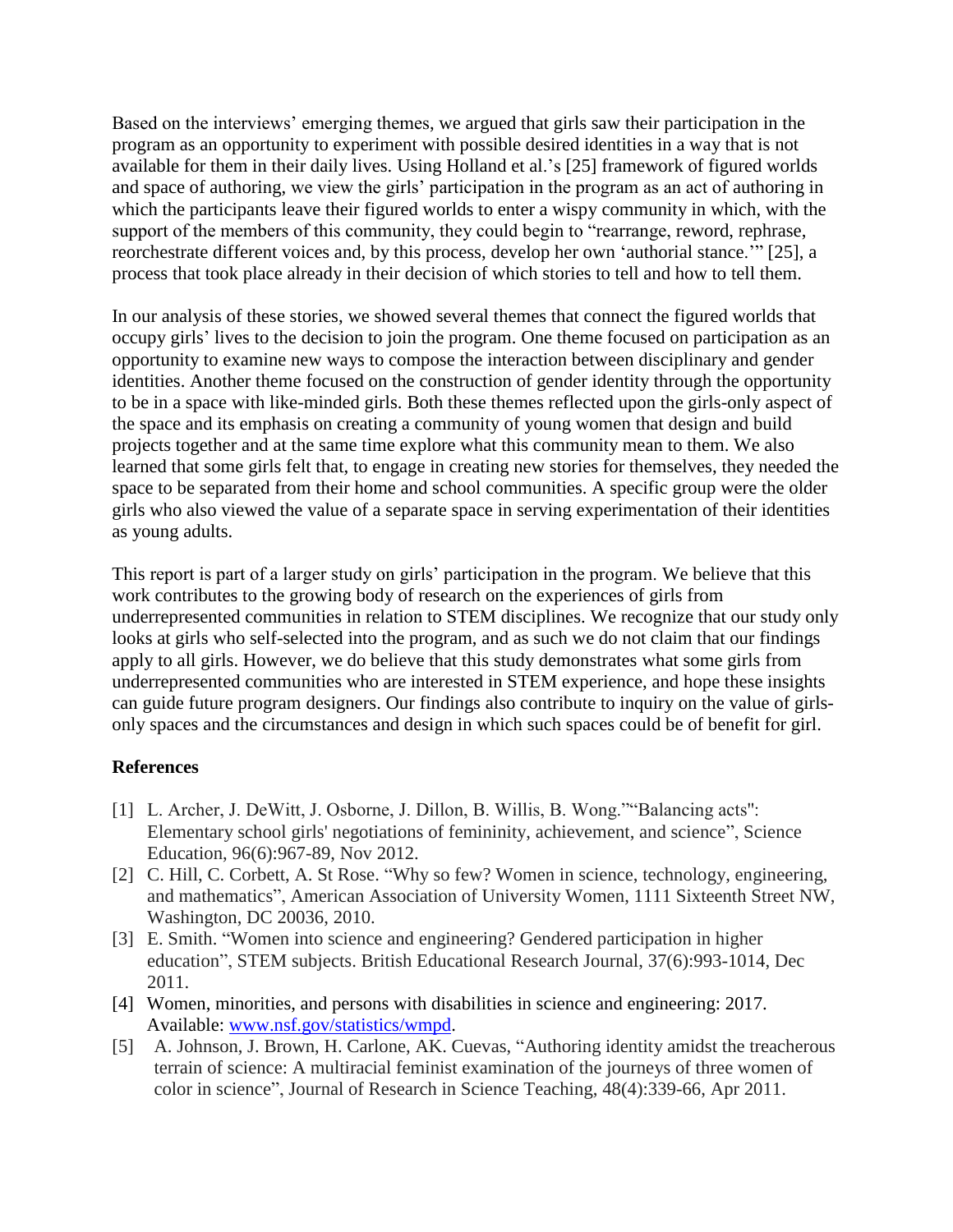- [6] NW. Brickhouse and JT. Potter, "Young women's scientific identity formation in an urban context", Journal of Research in Science Teaching: The Official Journal of the National Association for Research in Science Teaching. 38(8):965-80, Oct 2001.
- [7] HB. Carlone and A. Johnson, "Understanding the science experiences of successful women of color: Science identity as an analytic lens", Journal of research in science teaching, 44(8):1187-218, Oct 2007.
- [8] A. Calabrese Barton, H. Kang, E. Tan, TB. O'Neill, J. Bautista-Guerra, C. Brecklin, "Crafting a future in science: Tracing middle school girls' identity work over time and space", American Educational Research Journal, 50(1):37-75, Feb 2013.
- [9] L. Martin, "The promise of the maker movement for education", Journal of Pre-College Engineering Education Research (J-PEER), 5(1):4, 2015.
- [10] S. Vossoughi, M. Escudé, F. Kong, P. Hooper, "Tinkering, learning & equity in the afterschool setting", *Inannual FabLearn conference. Palo Alto, CA*: *Stanford University* Oct 2013.
- [11] Y. Kafai, D. Fields, K. Searle, "Electronic textiles as disruptive designs: Supporting and challenging maker activities in schools", Harvard Educational Review, 1;84(4):532-56, Dec 2014.
- [12] DA. Fields and WL. King ""So, I think I'm a Programmer Now": Developing Connected Learning for Adults in a University Craft Technologies Course", *Boulder, CO: International Society of the Learning Sciences*, 2014.
- [13] K. Peppler, "STEAM-powered computing education: Using e-textiles to integrate the arts and STEM", Computer 17:1, Jul 2013.
- [14] N. Pinkard, S. Erete, CK. Martin, M. McKinney de Royston, "Digital Youth Divas: Exploring narrative-driven curriculum to spark middle school girls' interest in computational activities", Journal of the Learning Sciences, 3;26(3):477-516, Jul 2017.
- [15] J. Margolis, *Stuck in the shallow end: Education, race, and computing*, MIT Press, Feb 2010.
- [16] B. Buchholz, K. Shively, K. Peppler, K. Wohlwend, "Hands on, hands off: Gendered access in crafting and electronics practices", Mind, Culture, and Activity, 2;21(4):278-97 Oct 2014.
- [17] KA. Fadigan and PL. Hammrich, "A longitudinal study of the educational and career trajectories of female participants of an urban informal science education program", Journal of Research in Science Teaching: The Official Journal of the National Association for Research in Science Teaching, 41(8):835-60 Oct 2004.
- [18] CC. Ching, YB. Kafai, SK. Marshall, "Spaces for change: Gender and technology access in collaborative software design. Journal of Science Education and Technology", 1;9(1):67-78 Mar 2000.
- [19] M. Adamuti-Trache and L. Andres, "Embarking on and persisting in scientific fields of study: Cultural capital, gender, and curriculum along the science pipeline", International journal of science education, 5;30(12):1557-84, Oct 2008.
- [20] B. Francis, M. Hutchings, L. Archer, L. Amelling, "Subject choice and occupational aspirations among pupils at girls' schools. Pedagogy, Culture and Society", 1;11(3):425-42 Oct 2003.
- [21] JP. Bishop, ""She's always been the smart one. I've always been the dumb one": Identities in the mathematics classroom", Journal for Research in Mathematics Education, 1;43(1):34- 74, Jan 2012.